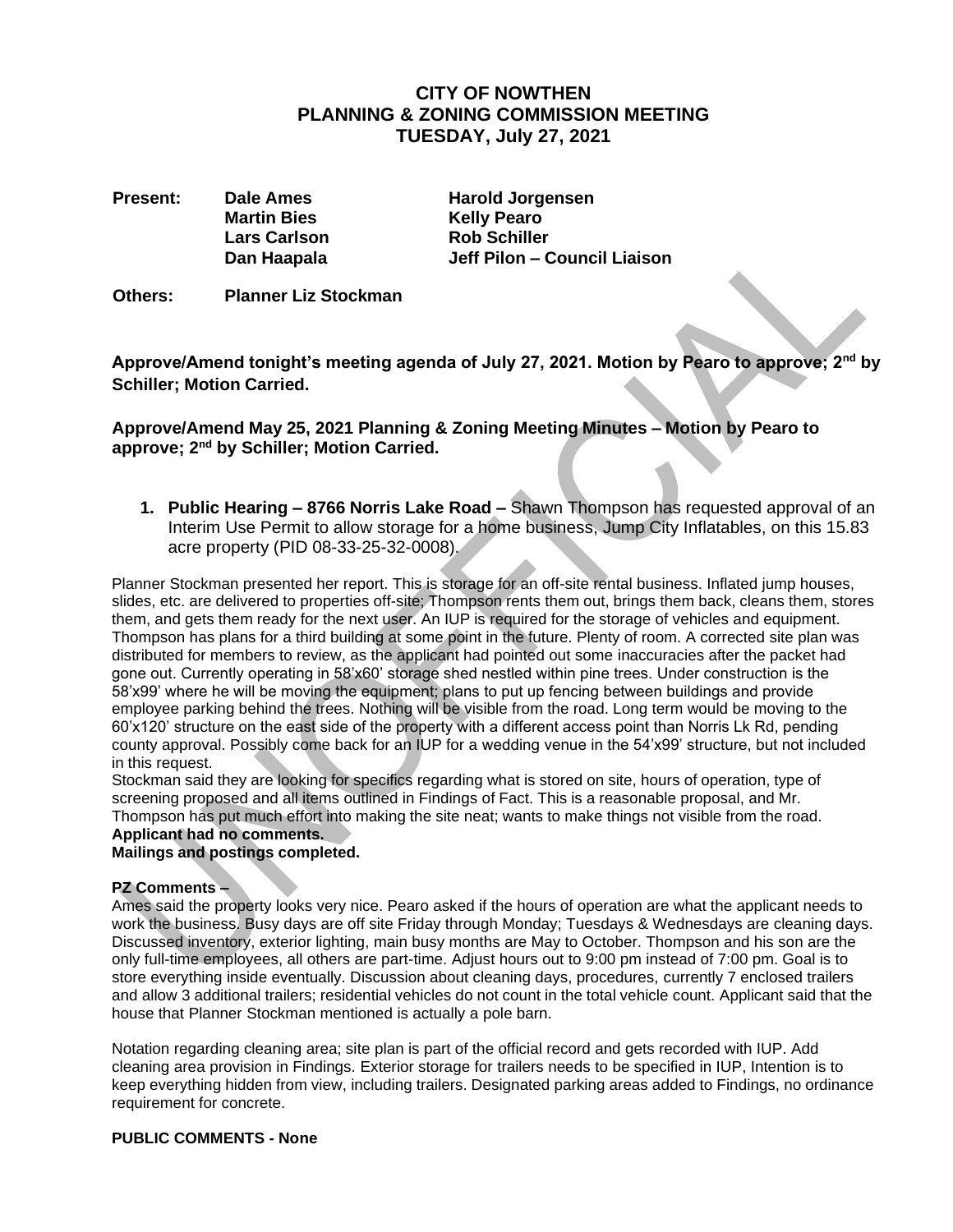**PUBLIC HEARING CLOSED**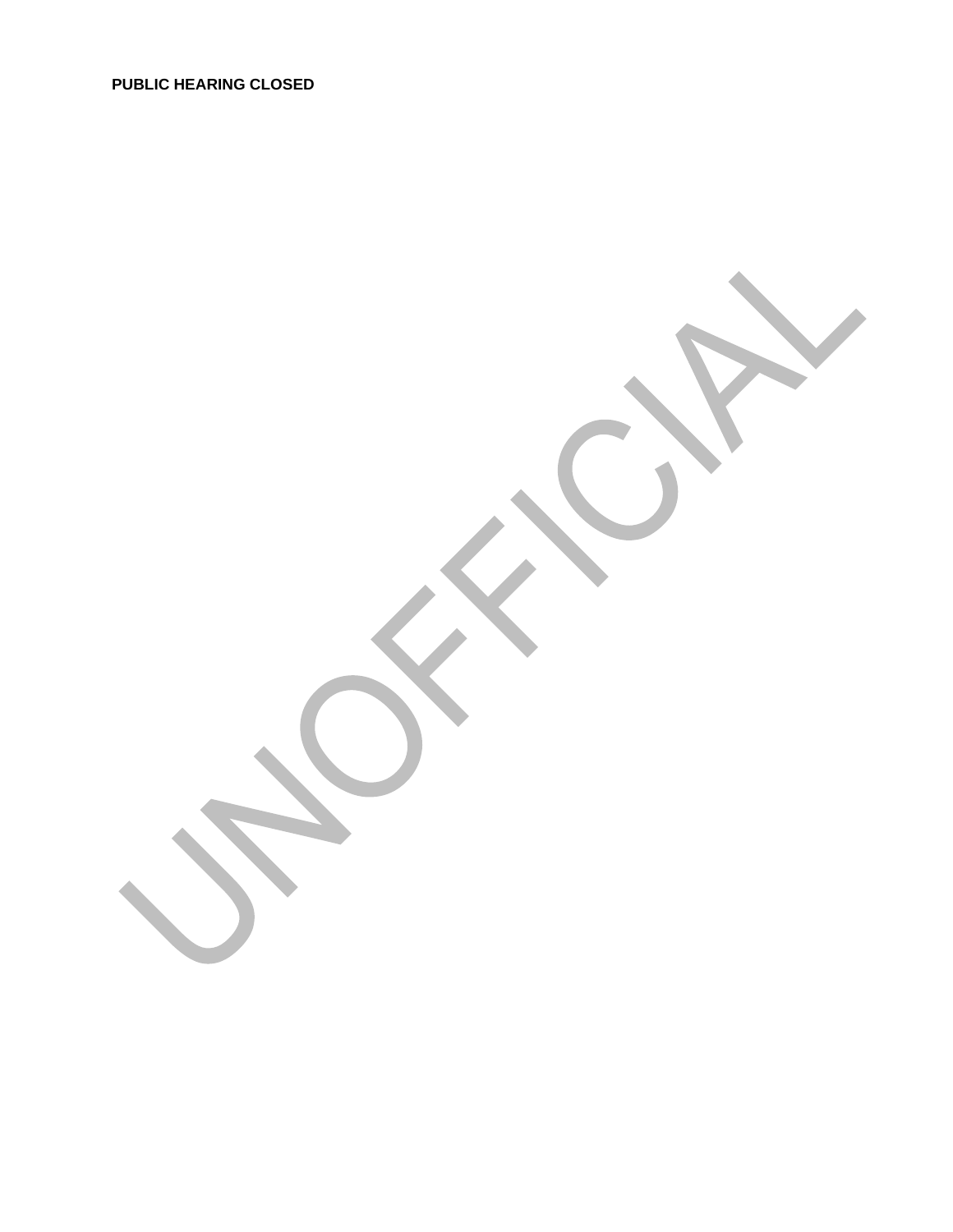#### **MOTION BY SCHILLER TO APPROVE THE IUP WITH THE FOLLOWING CHANGES:**

1 – Hours of operation changed to 7:00AM to 9:00PM Monday to Saturday; Sundays 3:00PM to 9:00 PM. Tuesdays & Wednesdays designated as cleaning days; nature-based sanitizer; inflatables set up and torn down;

- 2 Designated gravel and/or concrete parking areas on site plan
- 3 Permitted equipment list is acceptable to applicant

Schiller recommended allowing 5 extra trailers instead of just 3; total of 12 trailers.

### **2 nd by HAAPALA. ALL IN FAVOR. MOTION CARRIED.**

**2. Conceptual Development Plan for Koehler Property –** Jay Roos of LGI Homes has requested feedback on this 14-lot subdivision on 80 acres. The property is located east of Baugh Street and will provide connection between 194<sup>th</sup> Lane and Vicuna Street. (PIDs 30-33-25-41-0001 and 29-33-25-32-0001).

Planner Stockman presented the Concept. Mr. Roos is taking over the parcels that Mr. Roessler had intended on developing. 80 acres with 2 main access points; not looking for access point onto Baugh, but will be looking at a connection between the neighborhoods. Roos met with City Staff, Engineer & Planner, and the only comment made was regarding the extension of a cul-de-sac to the west on those two parcels that front on Baugh St. for potential development. It is a good layout, but a little hiccup with street naming issues – East/West are numbered, North/South are minerals. Alternate street layout presented in report. Numbers not in numerical order for fire and emergency access. Changing the numbers creates a hassle for homeowners, but current designations don't make sense, but does not need to be the focus at this point. Meets density requirements with the overall average of five acres; respecting wetlands. Wetland delineation has been done. Need conversation about park dedication because area is located in a park search area in Comprehensive Plan; no existing trails which require connection; accept money for park dedication fee. Layout of Concept plan makes sense; discussion about street layout, access and names of streets. If the existing farmhouse remains, it and one other parcel would front on Baugh, but the six new parcels would be on a cul-de-sac. Back side of property is all wetland. This was previously DNR property and was purchased by the neighboring landowner; lowland and undevelopable. No formal decision is needed when reviewing Concept Plans. It is a courtesy to the landowner and does not go to Council, and has no timeline involved. Mr. Roos commented that LGI Homes has not begun the engineering that would determine if the property would be able to meet septic requirements, etc. He hopes that the names of the streets will not dictate the street layout and subdivision design, because the existing topography already limits lot designs. The site lays itself out for walk-out lots with two connection points on the north & south, and wetlands on the east. Stockman agreed that Roos shouldn't have to lose a lot just because of a street name. Haapala asked Roos if he was agreeable with the adding the 192<sup>nd</sup> Circle or Court that was proposed. Roos asked for clarification regarding access to Baugh St. on the lot that is not currently land-locked, and requiring that Circle or Court is not a benefit to LGI Homes. He does understand the need for it. Schiller asked if he would be required to put in the cul-de-sac or just an easement during development. Stockman responded that the temporary cul-de-sac would be required. Haapala said it seems logical to extend Vicuna St up to 194<sup>th</sup>, even though 3 properties would need to change their addresses, which may eliminate the need for a cul-e-sac. Ames asked if trails would be required, and Stockman said there is not a trail designated besides the streets, so park & trail dedication fees per lot would be requested.

**3. Conceptual Development Plan for 181st Ave/Baugh St. Property –** Grant Rademacher of Rademacher Companies has requested feedback on this proposed subdivision with 20 single family residential lots and one commercial parcel on 110 acres (PIDs 31-33-25-31-0001, 31-33- 25-34-0003, 31-33-25-32-0001).

Planner Stockman said that Mr. Rademacher had to leave town unexpectedly. They attempted to call him to include him in the meeting but were unable to reach him. Rick Nelson, a home builder working with Rademacher, was present at the meeting.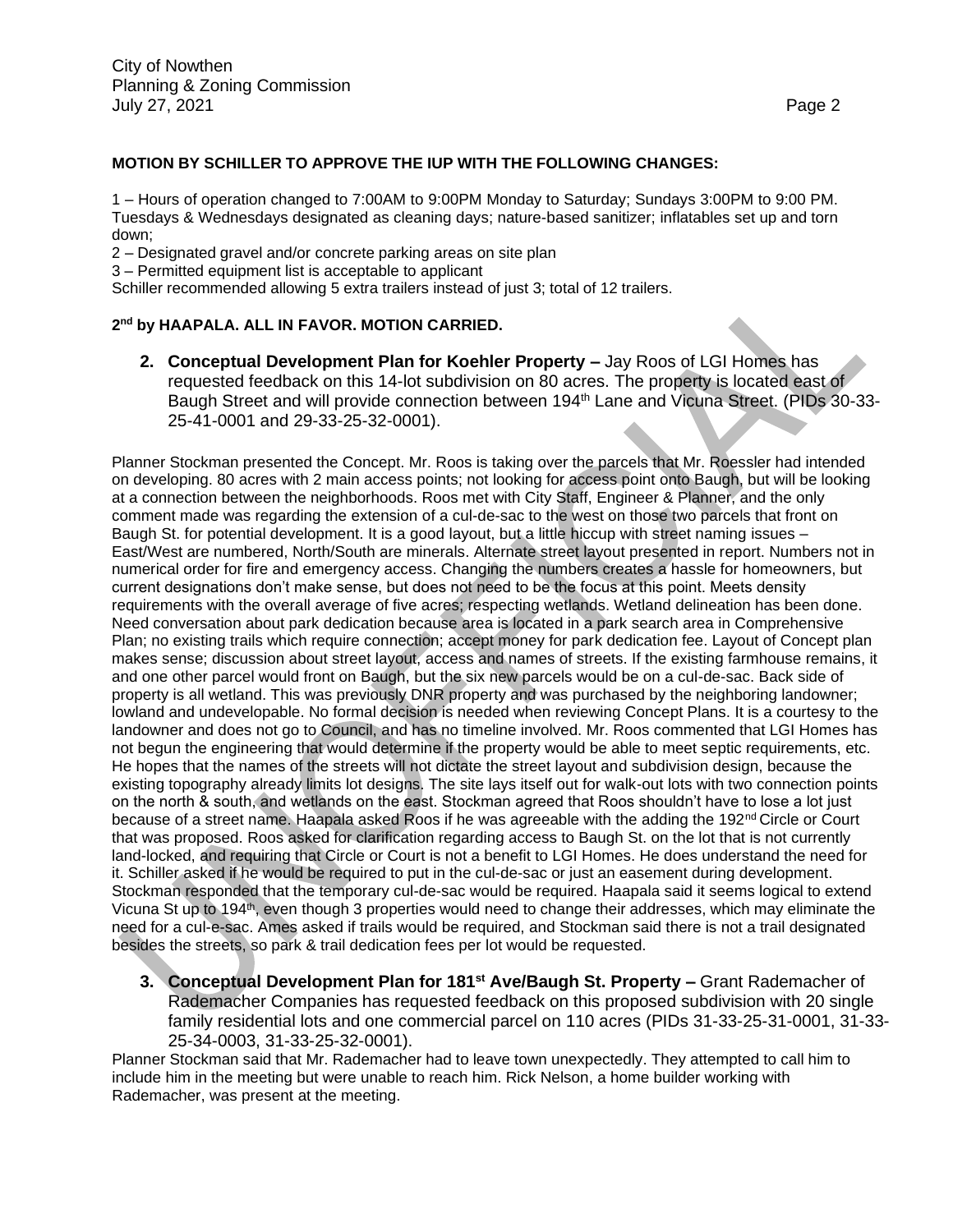This is a property currently owned by Kent Roessler being purchased by Rademacher, on the west corner of 181st Ave at the City limits. 40-acre parcel, currently a sod farm, is owned by Stovers. The proposal is for the 10 acres on the corner of Baugh and 181st Ave to be a Bill's Convenience Store with G-Will Liquors, and the remaining 100 acres to be 20 single family lots, meeting the five-acre overall density. The triangular area is quite wet, and a power line runs through the site. The concept respects those things and connects two existing streets and Burnside Trails. Stockman did recommend changes. This is currently zoned RRA, guided low density residential. Any change in use would require a Comp Plan Amendment, meaning that we would change it from being guided low density residential to commercial/industrial on the Comprehensive Plan. The City would have to rezone it to allow the convenience store and liquor store. The remaining 100 acres are zoned appropriately. A similar proposal a few years ago did not include the residential development. Stockman believes this proposal is superior to the previous one because it is offering a unified design, amenities like trails, and a buffer zone along Baugh St. to try and control light and other impacts to the residential areas. The street to the north is not necessary, but a cul-de-sac may need to be added for access. Shared private driveways are not allowed by Ordinance, but one or two may be allowed by Flag Lots via Conditional Use Permits. It is a dead end situation. The Cities of Ramsey and Elk River still show Rural Residential adjacent to our borders, which would coincide with Nowthen zoning. A nursery is located on the Ramsey corner. Mr. Rademacher is 100% on board with funding this project to go through it. The Burnside Trails neighborhood will be giving feedback when the public hearing for Comp Plan Amendment and Rezoning of the corner. One thing to note, is that one area is rezoned for the benefit of that owner, it is sometimes referred to as spot zoning. It can be frowned upon, but things to consider are whether or not to include the adjacent parcel in the rezoning or to not allow the rezoning at all. Stockman encouraged members to review the policies in the Comprehensive Plan, included at the end of the packet, which outline what is desired to allow or not allow within our city She noted that one of the policies is to "provide services which represent the varying needs of the community, and which serve not only local residents but the broader regional market." There are policies both for and against this type of use, and it is common to see a convenience store within neighborhood settings. Tough decision to make, but it is beneficial that it does include all 110 acres this time. City could use this as an advantage to gain some amenities in the City. Wetland delineation has not been completed yet, but it would be required if Rademacher moves this forward. Traffic counts were included in the packet. Elk River has a proposal to bring the 4-lane road to Nowthen border by 2024, as part of County Rd 12 is already four lanes. A nice trail runs along the north side that ends at Cleveland. Road Improvements along Baugh are proposed by Anoka County. Haapala said that Anoka County plans to turn Hwy 22 over the MN DOT all the way across the state by 2030, and he assumed that would become a 4-lane road at that time. Discussion about the inevitable fact regarding development of that corner at some point. Commission agreed it would be a tax benefit to Nowthen to get that development within our city, and they liked the current plan much better than the previous plan from 2017.

Mr. Rademacher called in to join the meeting via phone at this point.

Bies asked how often Spot Zoning had been done within Nowthen, and the response was not often, as the Land Use Plan needs to match the Zoning map. It would require going through Met Council for the change. The 2030 Comprehensive Plan was just approved, and the City Council did not decide to rezone this area. Haapala asked why it was not considered for zoning Commercial at that corner in the 2030 Comp Plan. Pearo said it would be a solo Commercial Zone, as there are no other commercial areas in the area currently. Stockman asked Pilon if he wanted to comment regarding that Council decision. He responded that the residents in the area responded negatively to the plan the last time, and negative press without facts got neighbors excited.

This Concept Plan has a defined user, and Mr. Rademacher keeps his sites neat and would cooperate with the City regarding architectural requirements. He is willing to go through the process, and it doesn't get any better than what is currently being proposed, generally speaking as far as the residents from Burnside Trails looking across Baugh at another residential development. Buffers, limited lighting, etc. can be addressed by the good Ordinances that are already in place. Nowthen Lighting Ordinance requires all down lighting, in accordance with Dark Sky Association recommendations. Current discussion needs to focus on the commercial user and potential change. Ames reiterated that traffic at that corner is tremendous, and if Nowthen does not have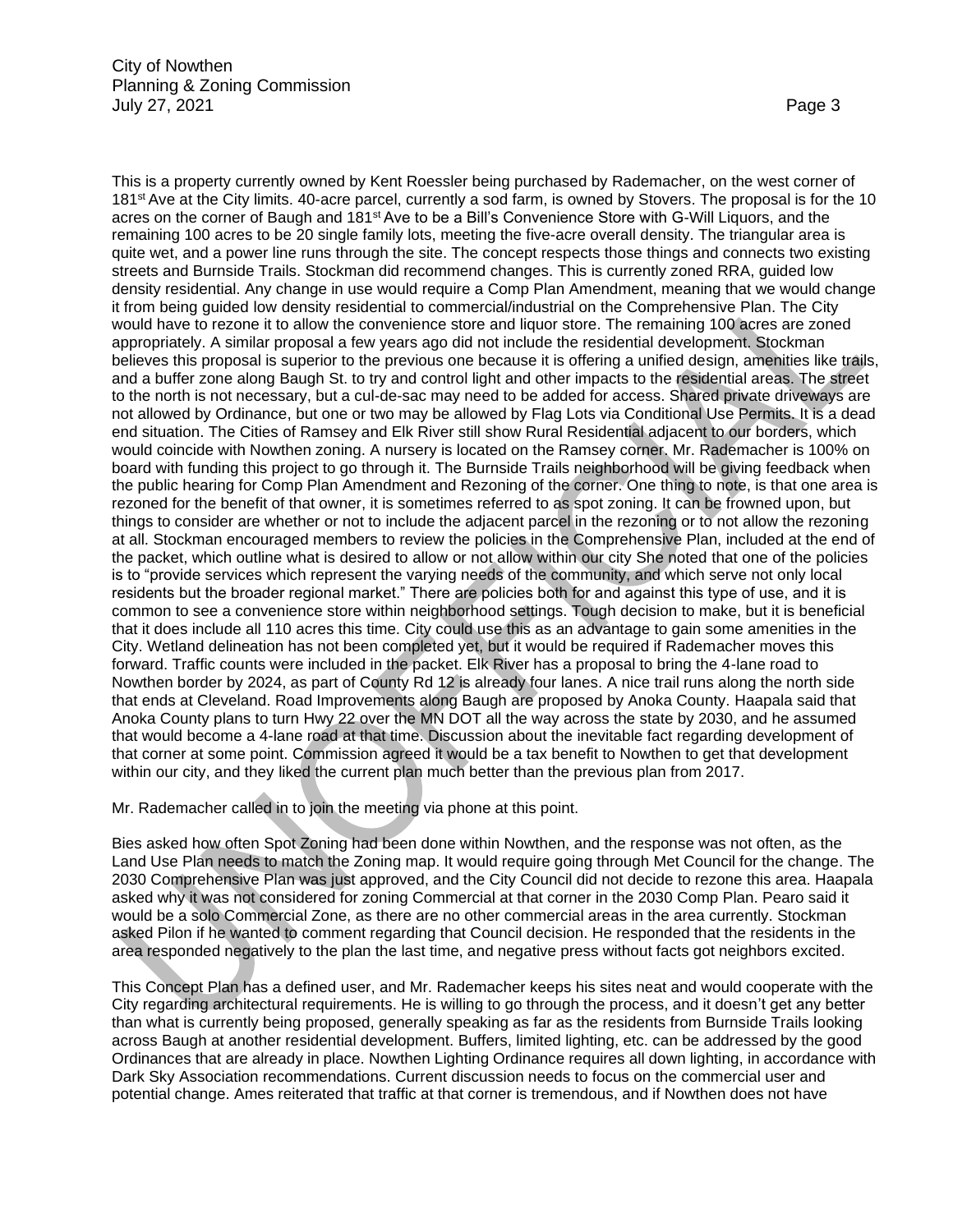Commercial at that corner, it will absolutely still be there at some point. No matter who makes the first change, the residents will be upset. Discussion that it will be a major thoroughfare by 2030. Carlson was more agreeable with the change if the use was specified, and it is currently zoned residential. Schiller was agreeable to the current proposal, and thinks it would be good to be ahead of the curve and be the first one to zone for commercial there. Haapala was 50/50 agreeable to the convenience store part but thought maybe there would be better use for the neighborhood than a liquor store, like maybe a daycare or something that would provide a service to the neighbors. Bies was agreeable to the proposal and said that it is very much an industrial corner with the greenhouse on one side and an empty corner on the other side. He lives in Burnside Trails, so he will definitely get a consensus from his neighbors. He did not like the previous proposal, but this one is amenable to him. He agreed that this corner definitely will be developed, and he would like to have this within the City of Nowthen. Pearo was agreeable, but asked regarding what kinds of businesses would be more acceptable to the residents there and what Elk River had planned for the future for properties abutting Nowthen in that area. Jorgensen said there are too many things that are not known. The State of MN was surveying way west of Jarvis, and we have not been told what is planned. Ames again stated that regardless of what Nowthen does on that corner, commercial zoning will come there. Majority are in favor of moving forward with this.

Stockman asked if there were a way to involve the surrounding neighborhoods, inform them, and try to appease them with buffer, trees, trails, etc. Resident attendance could go from zero to 100 quickly, and it adds pressure to the Commission. The invitation could include the City Council too, as they can always overturn what the Commission is recommending. Suggestion to have an information board and comment slips available at the Heritage Festival.

Discussed any potential changes to the concept if it moves forward. Reviewed the trails planned – walking trails and potential horse trails; tree-lined boulevard with a buffer zone. Mr. Rademacher is willing to provide trees along Baugh St. Trails may need to be an internal system within the 100 acres. The power line easement lends itself to trails. Mentioned the City Council potentially being resistant to development on this corner as they were in the past. Area identified for park/trails is basically wetland, so the trails would be more along a wildlife preservation area in many ways. Pearo asked about designating some of the area in the back as a community park for the residents in the area. Stockman said that area contains some of the best lots, as far as a view is concerned, for development. Haapala said the lots are overall less than 5 acres, which is too high density for a typical development, and liked the suggestion for a park on the higher ground to improve the area. Stockman replied that the formula is to take the total acreage (100) and divide by 5, which is 20 lots, and the large wetland area is averaged into the formula.

It would cost \$3,000 to apply for a Comp Plan Amendment and Rezoning, so before doing that it makes sense to talk about it a little deeper and get Council's thoughts. Rademacher said he would absolutely make the time to attend a work session to involve the Council and give residents in the area an opportunity to give feedback before moving forward with this Concept. He is very willing to invest whatever it takes to make this work for both Rademacher LTD and the City of Nowthen. Stockman responded that he has been one of the most cooperative landowners to work with. Rademacher said that with 3<sup>rd</sup> generation owners in this company now, this is not something they take lightly. They take great pride in building a nice neighborhood and community. He apologized for not being able to attend the meeting in person.

Stockman will add this suggestion to the City Council agenda and see if they will agree to have a work session or something to hear Rademacher's proposal and invite residents to hear it as well and ask questions/comment.

• **Motion to adjourn by Schiller; 2nd by Jorgensen. All in favor. Motion Carried. Adjourned at 8:47 PM.**

**Respectfully submitted,**